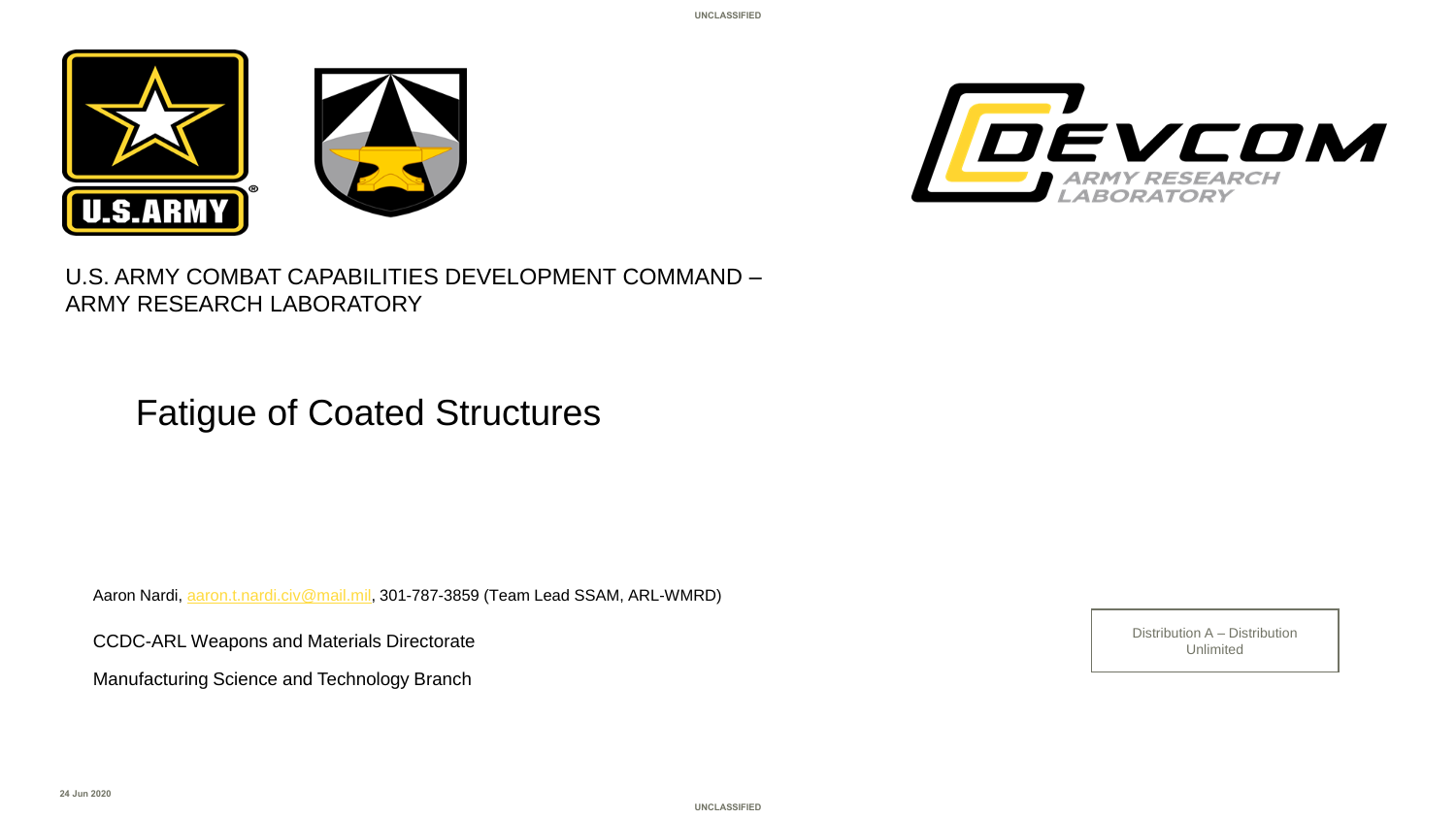



Fatigue is a process of material failure below the static strength of a material through repeated cycles of loading.

- Fatigue crack initiation
- Fatigue crack growth
- Final rupture



https://www.slideshare.net/DineshGupta45/metal-fatigue-ppt-70984837

U. Zerbst: Fracture Mechanics in Railway Application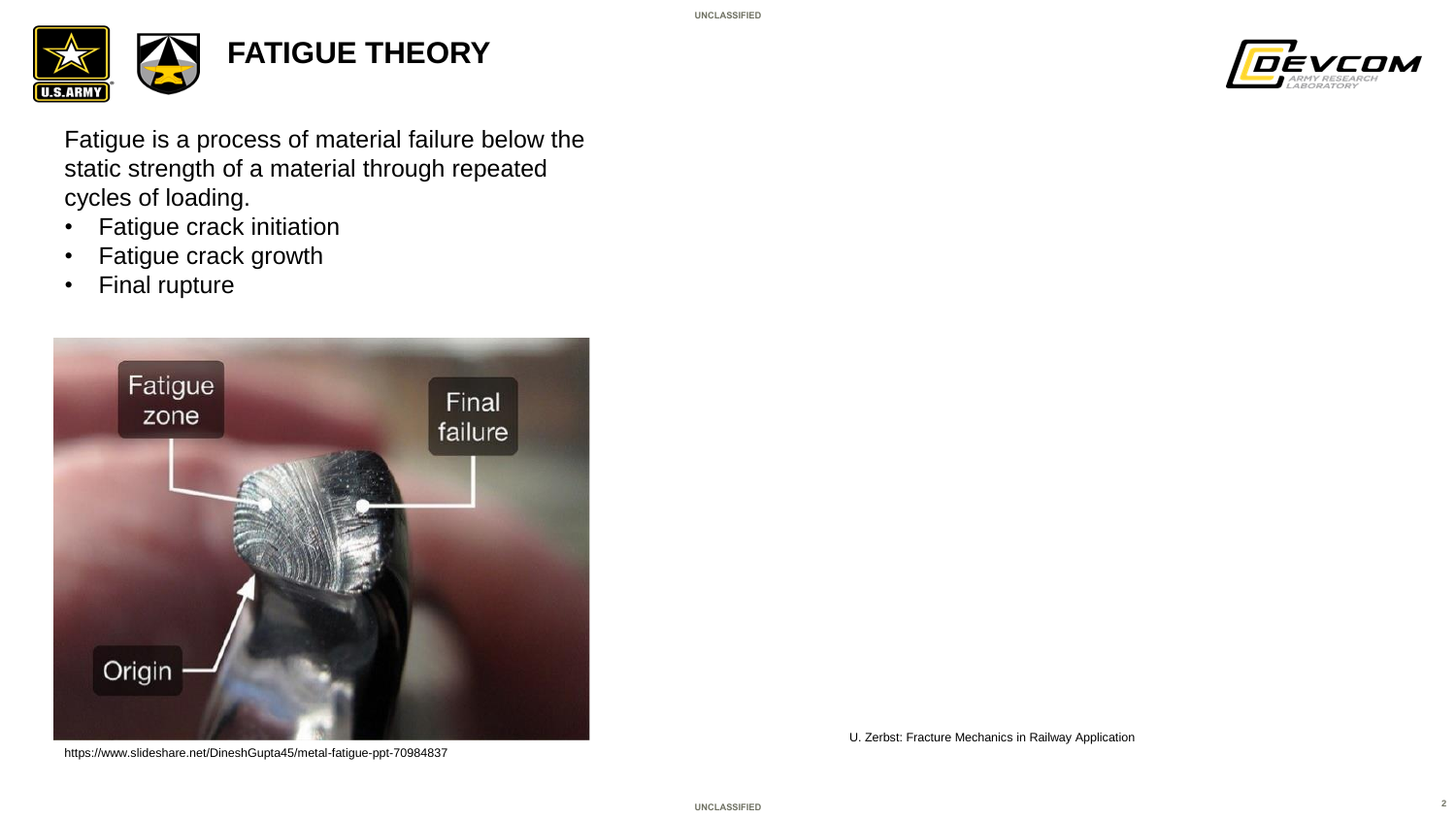



**3**

Fatigue is a process of material failure below the static strength of a material through repeated cycles of loading.

- Fatigue crack initiation
- Fatigue crack growth
- Final rupture



https://www.slideshare.net/DineshGupta45/metal-fatigue-ppt-70984837

Fatigue failures often result in dramatic failures as part function is often unaffected until rupture and separation.



U. Zerbst: Fracture Mechanics in Railway Application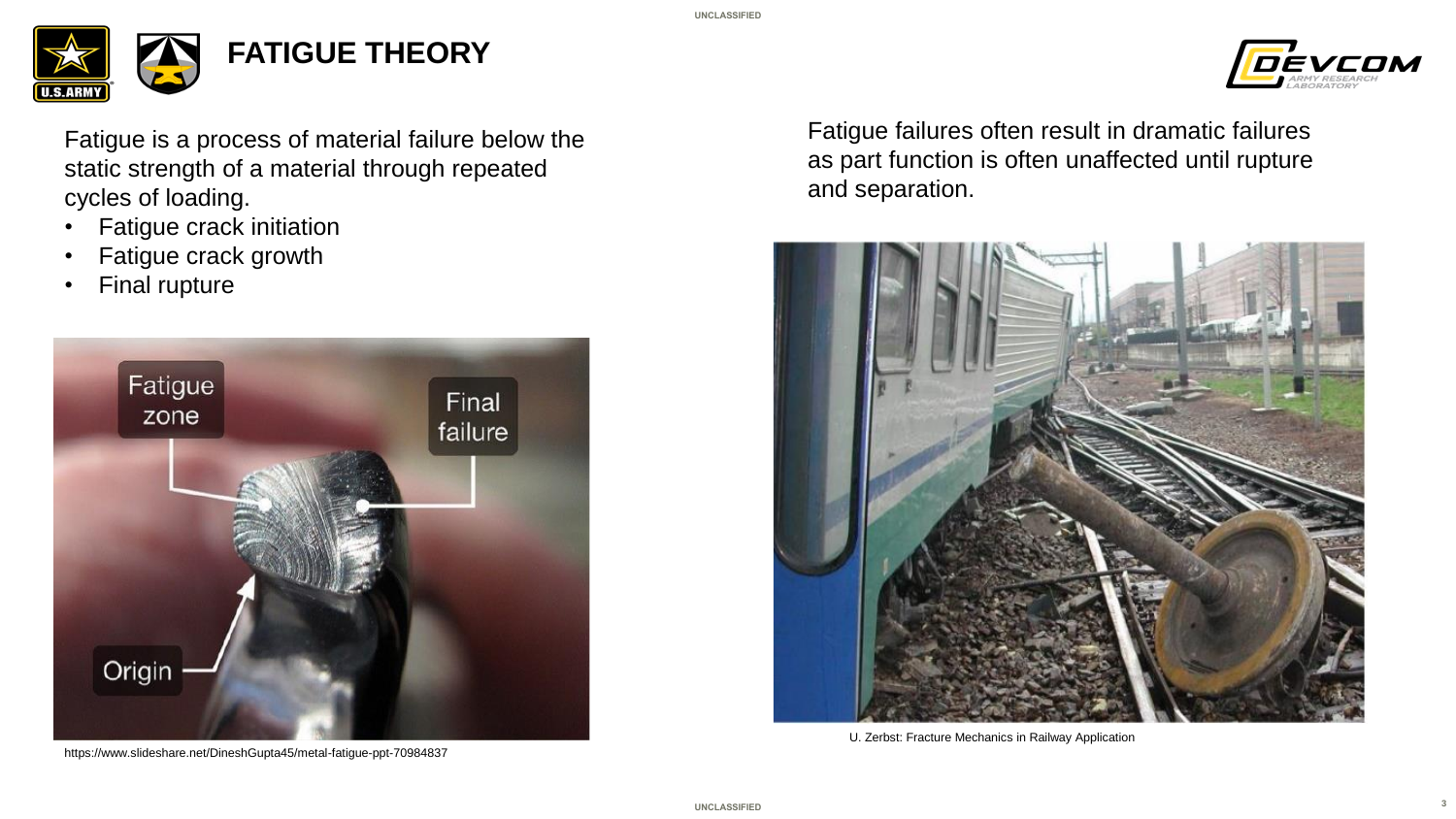

# **FATIGUE THEORY: STEPS FROM INITIATION TO FAILURE**



### **Step 1: Crack Initiation**

During this step dislocation motion along slip planes cause a step or defect to form near the surface acting like a stress concentration and initiating a crack.

## *Complicating Factors*

- Surface roughness
- Defects in the structure (dislocations, pores, unfused particles, loading case, etc.)
- Residual Stresses
- Surface damage (fretting, corrosion, etc.)

#### Crack initiation in metals



Slip steps are generated by dislocation motion Slip steps don't always go away on load reversal (dislocations don't always reverse their course) Results in surface roughening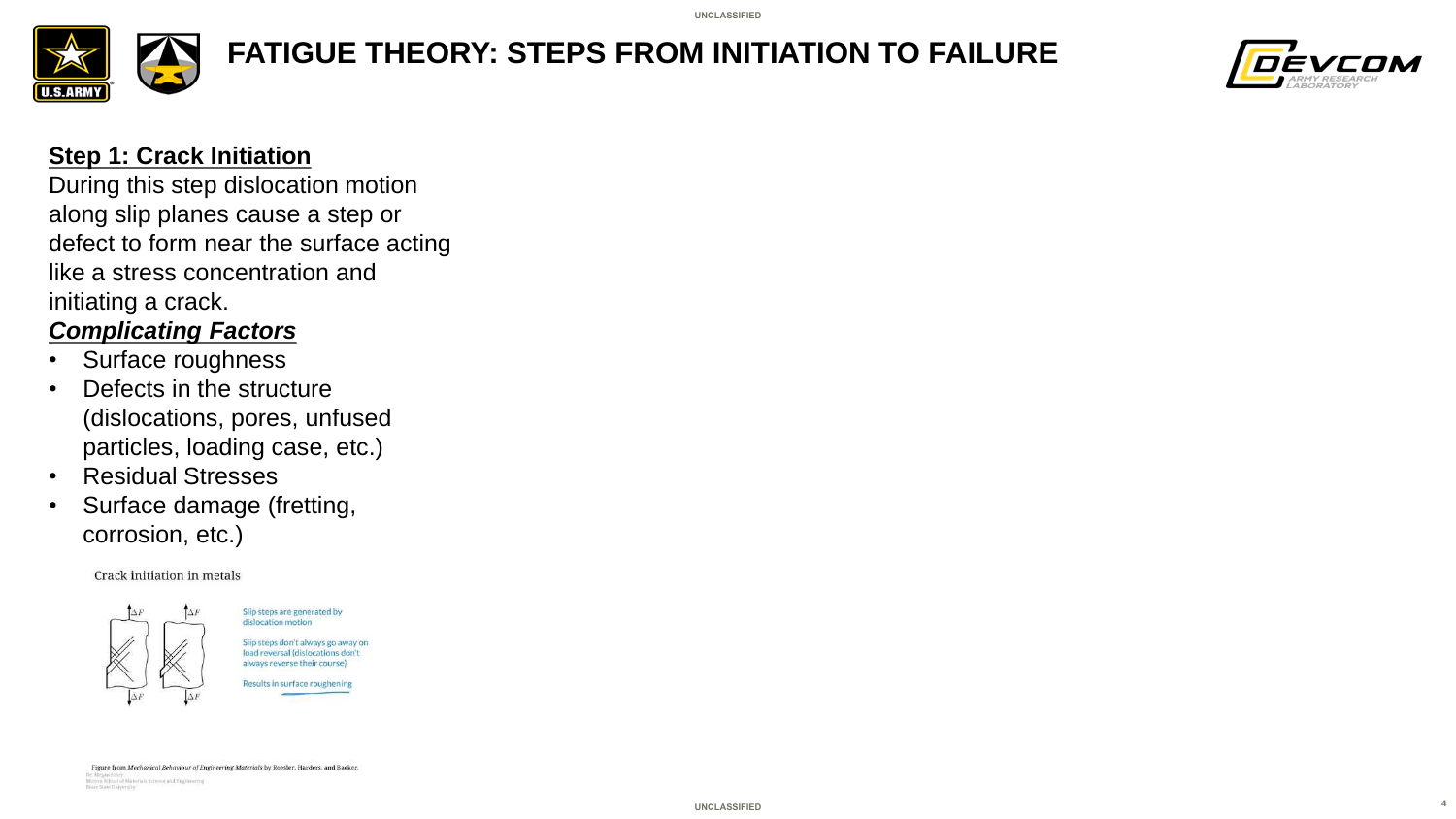

## **FATIGUE THEORY: STEPS FROM INITIATION TO FAILURE**



### **Step 1: Crack Initiation**

During this step dislocation motion along slip planes cause a step or defect to form near the surface acting like a stress concentration and initiating a crack.

## *Complicating Factors*

- Surface roughness
- Defects in the structure (dislocations, pores, unfused particles, loading case, etc.)
- Residual Stresses
- Surface damage (fretting, corrosion, etc.)

#### Crack initiation in metals



Slip steps are generated by slip steps don't always go away o load reversal (dislocations don Results in surface rougheni

### **Step 2: Crack Propagation**

During this step the initiated crack will propagate through a process of incremental growth. As crack length increases stress intensity at the crack tip increases creating larger incremental tearing with each cycle.

## *Complicating factors*

- Residual stress
- Crack closure (plasticity or roughness)
- **Interfaces**
- Defects in the crack path
- **Embrittlement**



 $b$  =  $(\frac{1}{F})$ K, PLANE STRESS  $J: \left(\frac{1-\nu^2}{E}\right)K^2$ , PLANE STRAIN

Fig. 1 - The leading edge of a crack

IRWIN, KRAFFT, PARIS, AND WELLS





igure from Mechanical Behaviour of Engineering Materials by Roesler, Harders, and Baeker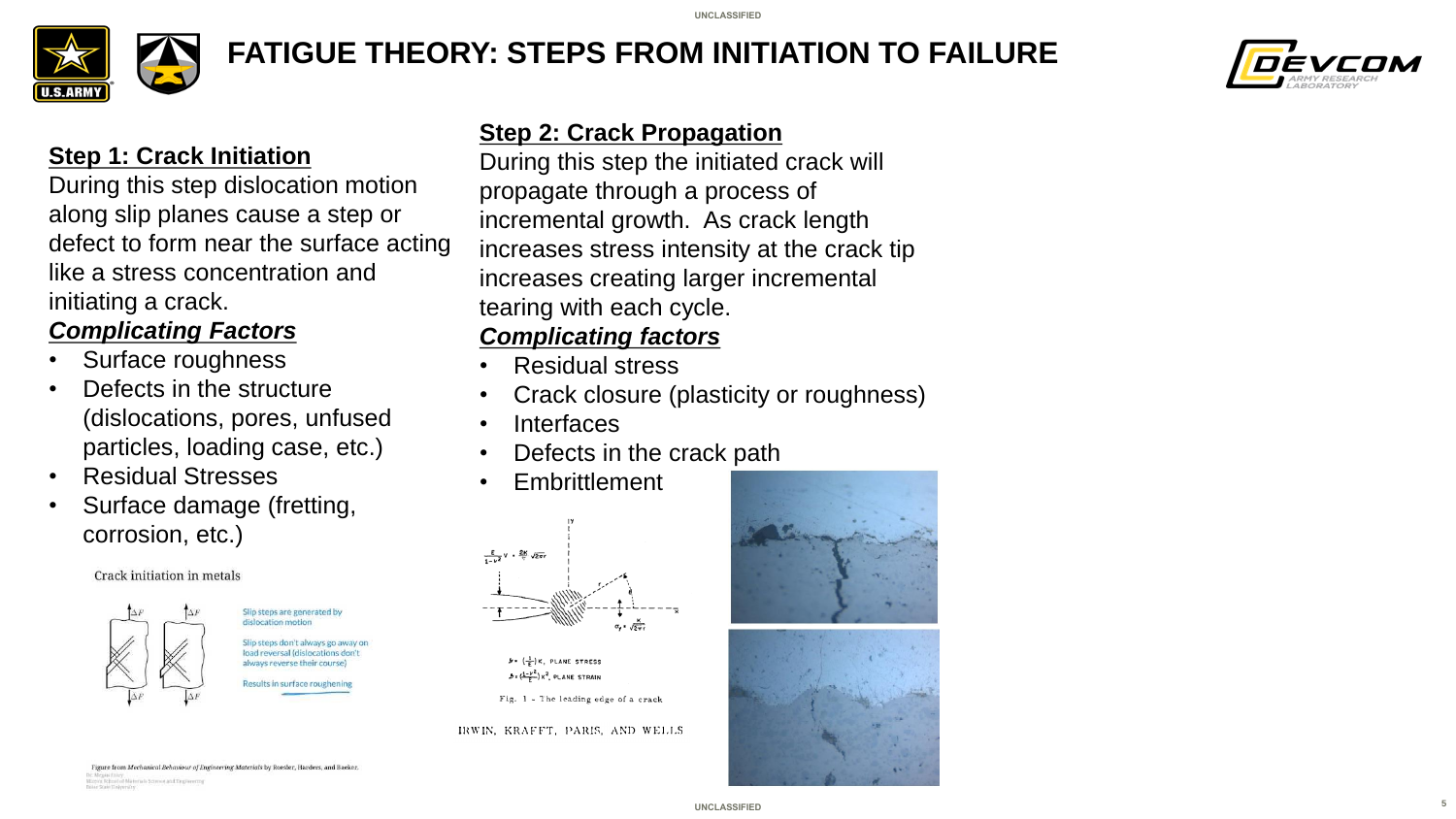

## **FATIGUE THEORY: STEPS FROM INITIATION TO FAILURE**



### **Step 1: Crack Initiation**

During this step dislocation motion along slip planes cause a step or defect to form near the surface acting like a stress concentration and initiating a crack.

## *Complicating Factors*

- Surface roughness
- Defects in the structure (dislocations, pores, unfused particles, loading case, etc.)
- Residual Stresses
- Surface damage (fretting, corrosion, etc.)

#### Crack initiation in metals



Slip steps are generated by ilip steps don't always go away c esults in surface rougheni

### **Step 2: Crack Propagation**

During this step the initiated crack will propagate through a process of incremental growth. As crack length increases stress intensity at the crack tip increases creating larger incremental tearing with each cycle.

## *Complicating factors*

- Residual stress
- Crack closure (plasticity or roughness)
- **Interfaces**
- Defects in the crack path
- **Embrittlement**



 $b$  =  $(\frac{1}{F})$ K, PLANE STRESS  $b$  =  $(\frac{1-\nu^2}{\epsilon})$   $\kappa^2$ , PLANE STRAIN

Fig. 1 - The leading edge of a crack

#### IRWIN, KRAFFT, PARIS, AND WELLS



### **Step 3: Final Rupture**

Once a fatigue crack reaches a critical length where the stress intensity factor exceeds a critical, unstable crack growth and separation will occur.

### *Complicating factors*

- Constraint (plane stress, plane strain)
- **Embrittlement**



http://wwwmaterials.eng.cam.ac.uk/mpsite/properties/non-IE/toughness.html

**6**

igure from Mechanical Behaviour of Engineering Materials by Roesler, Harders, and Baeker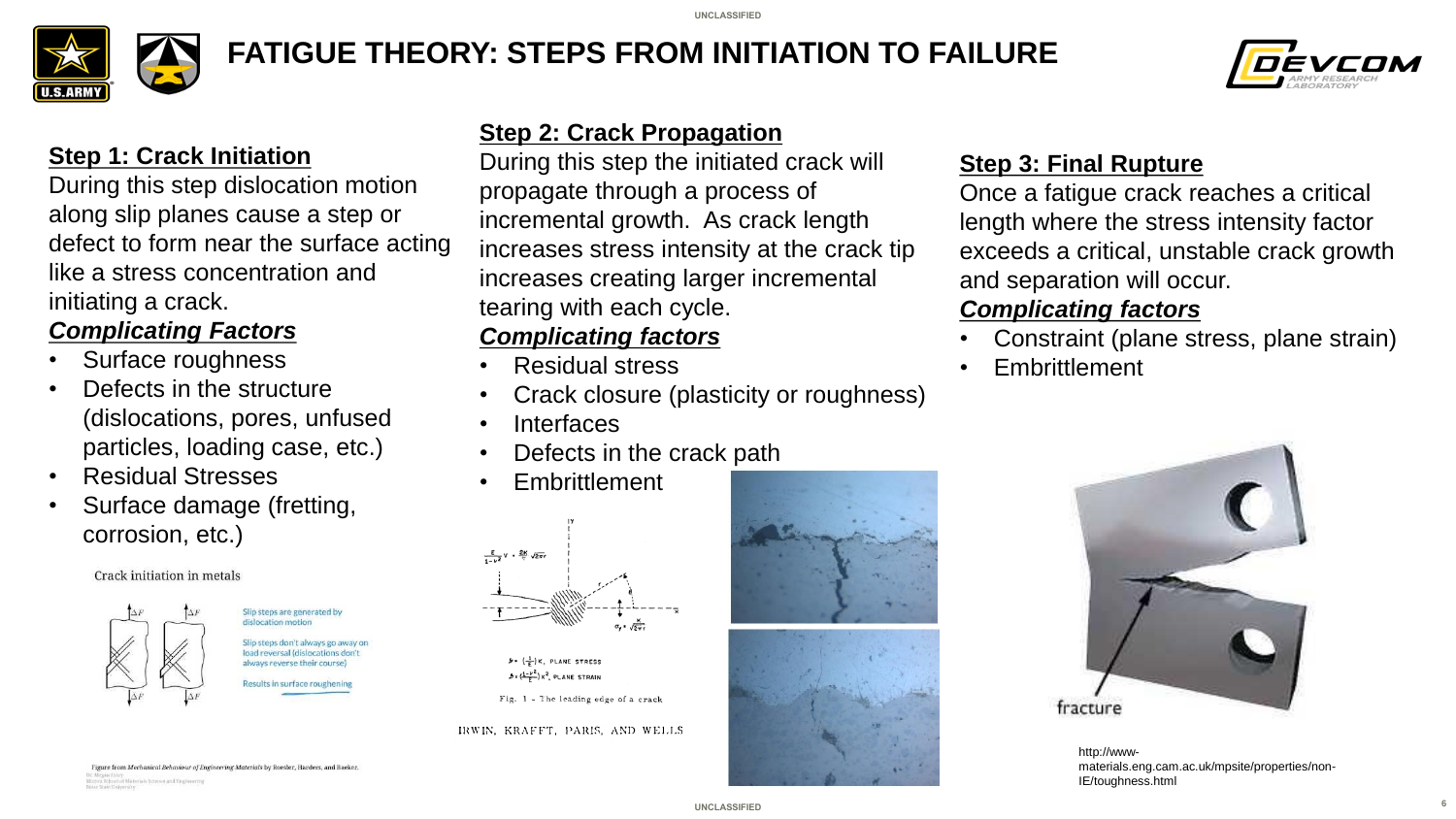

## **COATED STRUCTURES AND LOAD SHARE**





Typical coated structures have a coating applied much thinner than the substrate providing only a fraction of the load support, but experiencing the same strains as the substrate.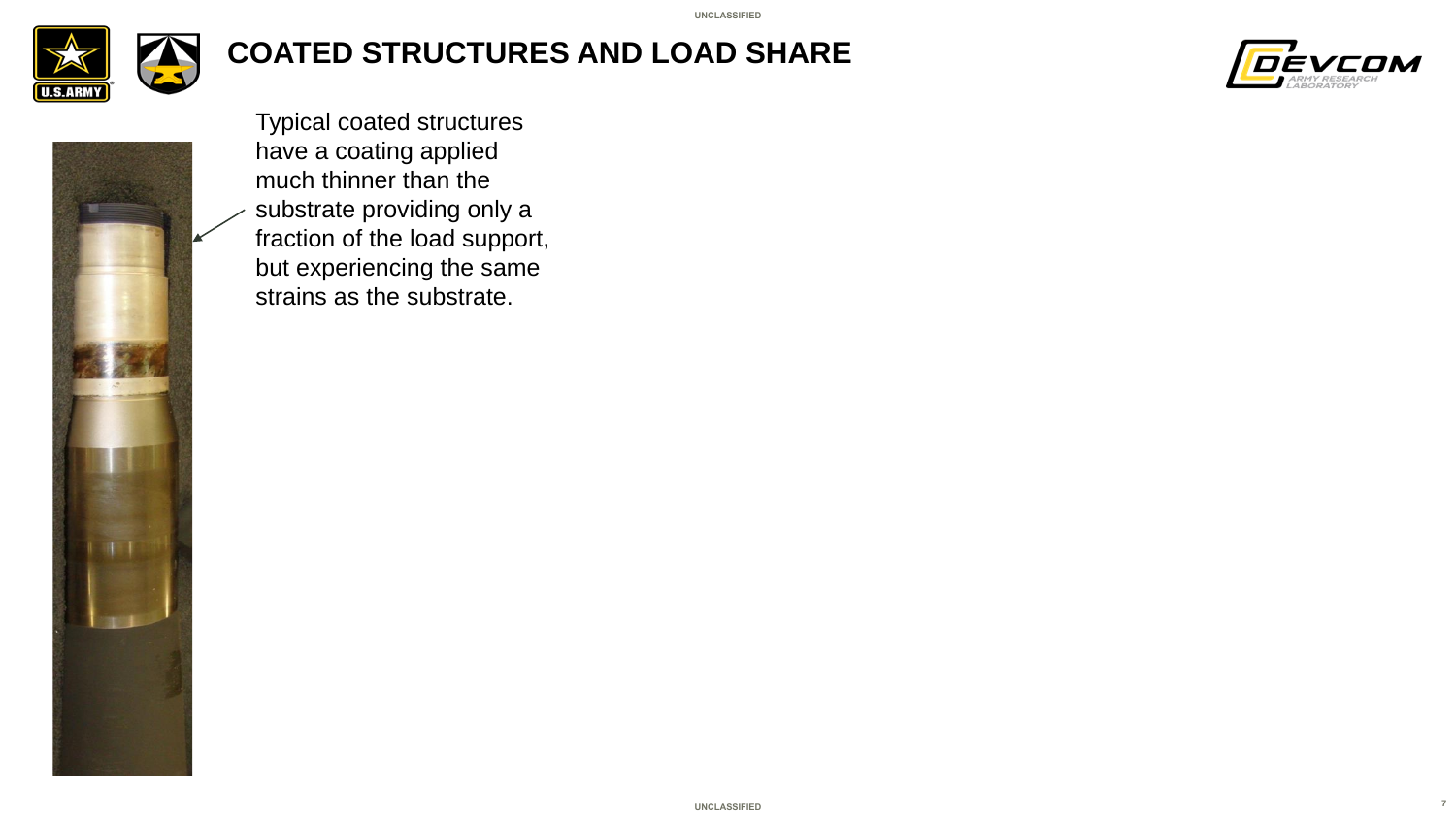

## **COATED STRUCTURES AND LOAD SHARE**



**8**



Typical coated structures have a coating applied much thinner than the substrate providing only a fraction of the load support, but experiencing the same strains as the substrate.



Coated specimens are typically designed with proportions approaching those of the real parts although that is often not possible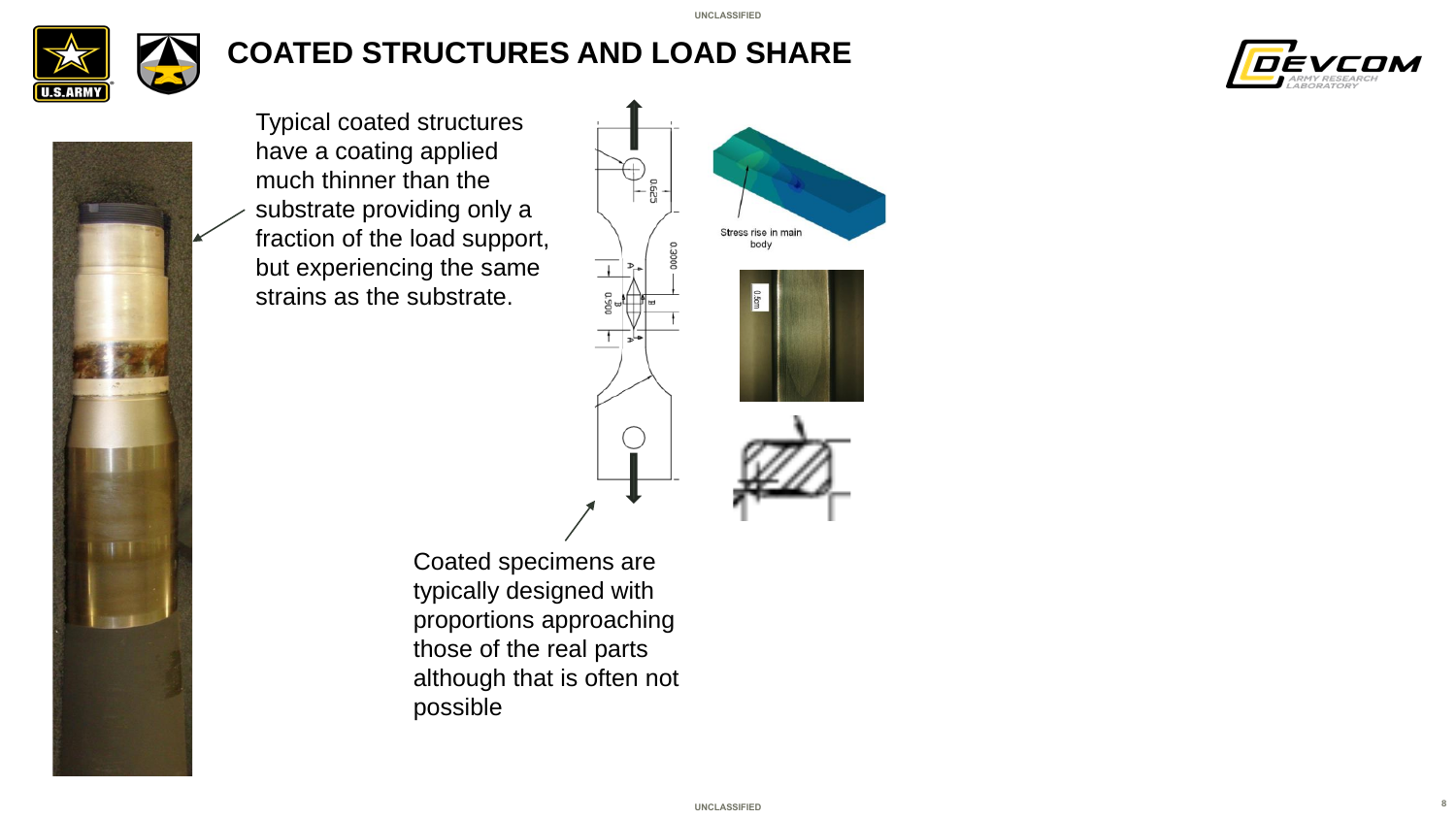

## **COATED STRUCTURES AND LOAD SHARE**



**9**



Typical coated structures have a coating applied much thinner than the substrate providing only a fraction of the load support, but experiencing the same strains as the substrate.



Coated specimens are typically designed with proportions approaching those of the real parts although that is often not possible

A 2 bar mechanism model provides insight into the relationship between stress, strain, and load carrying of a coating during elastic deformation

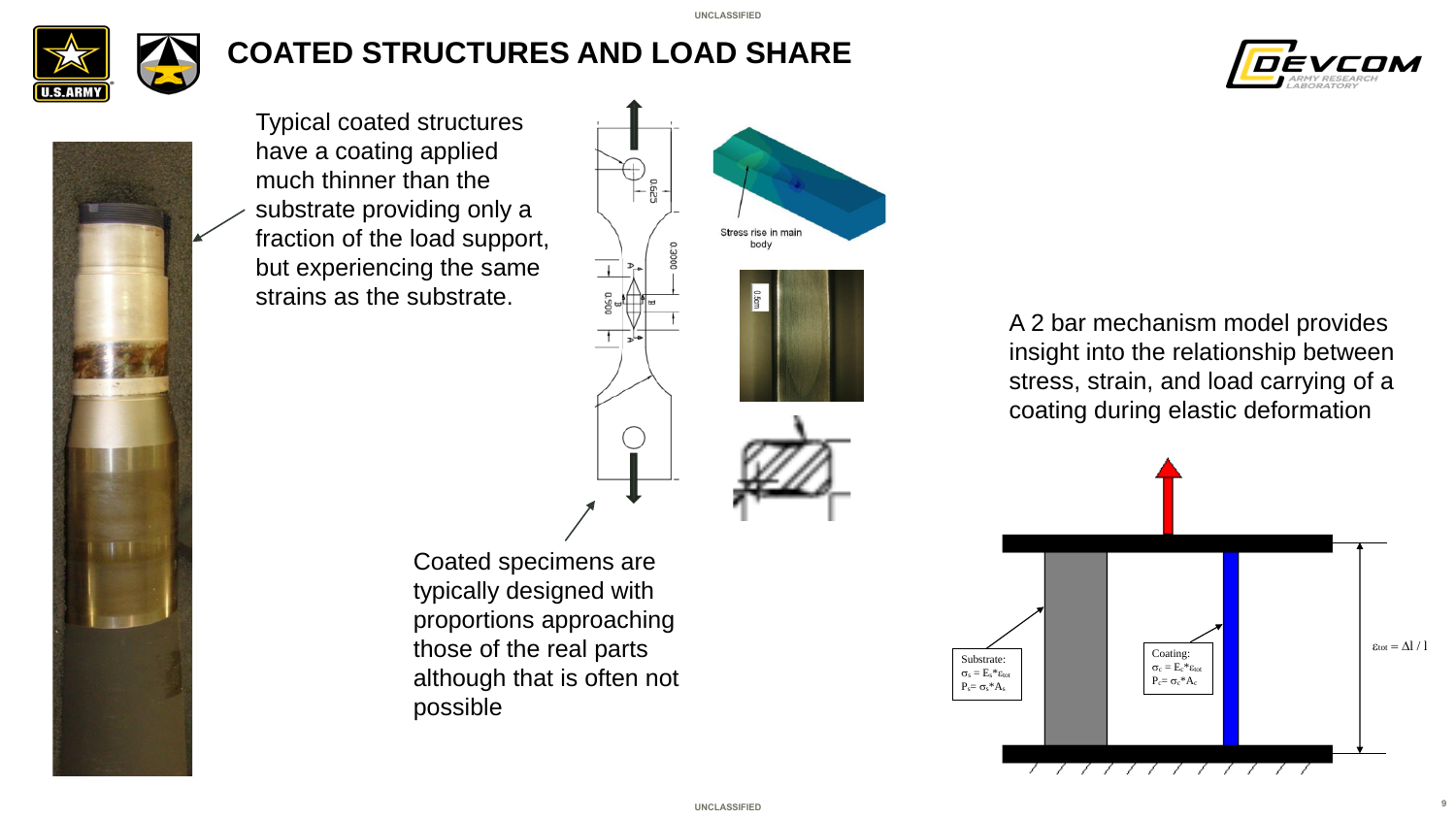



S-N curves show the number of cycles that can be sustained prior to either initiation or failure at a given stress level for a particular test setup, specimen design, and stress ratio.

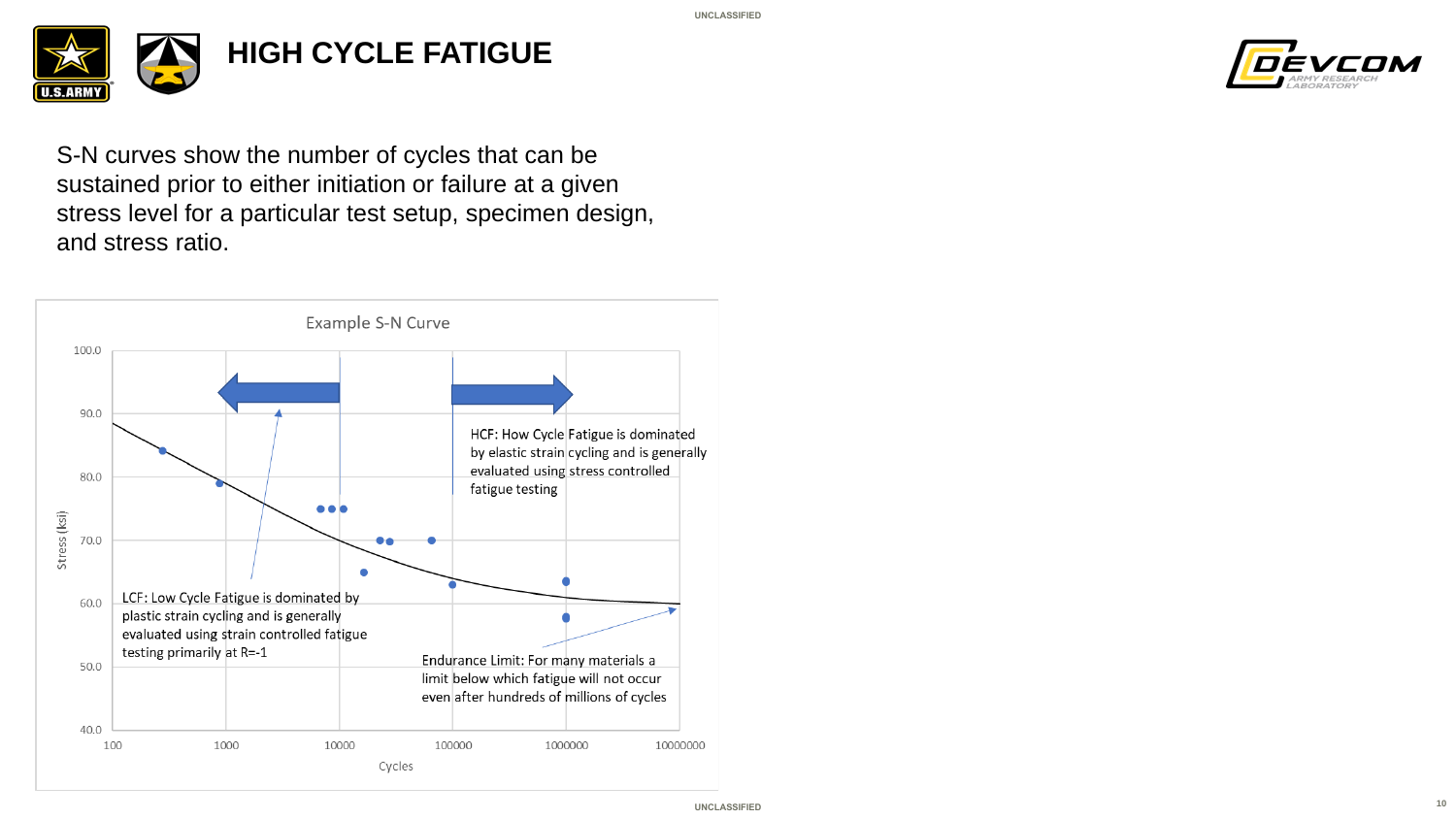

S-N curves show the number of cycles that can be sustained prior to either initiation or failure at a given stress level for a particular test setup, specimen design, and stress ratio.



Constant life plots provide insight into the design space at a given life limit. If HCF is the concern, you might construct a Goodman Line plot for the endurance limit of the material by connecting the R=-1 fatigue strength with the UTS to bound the design space.

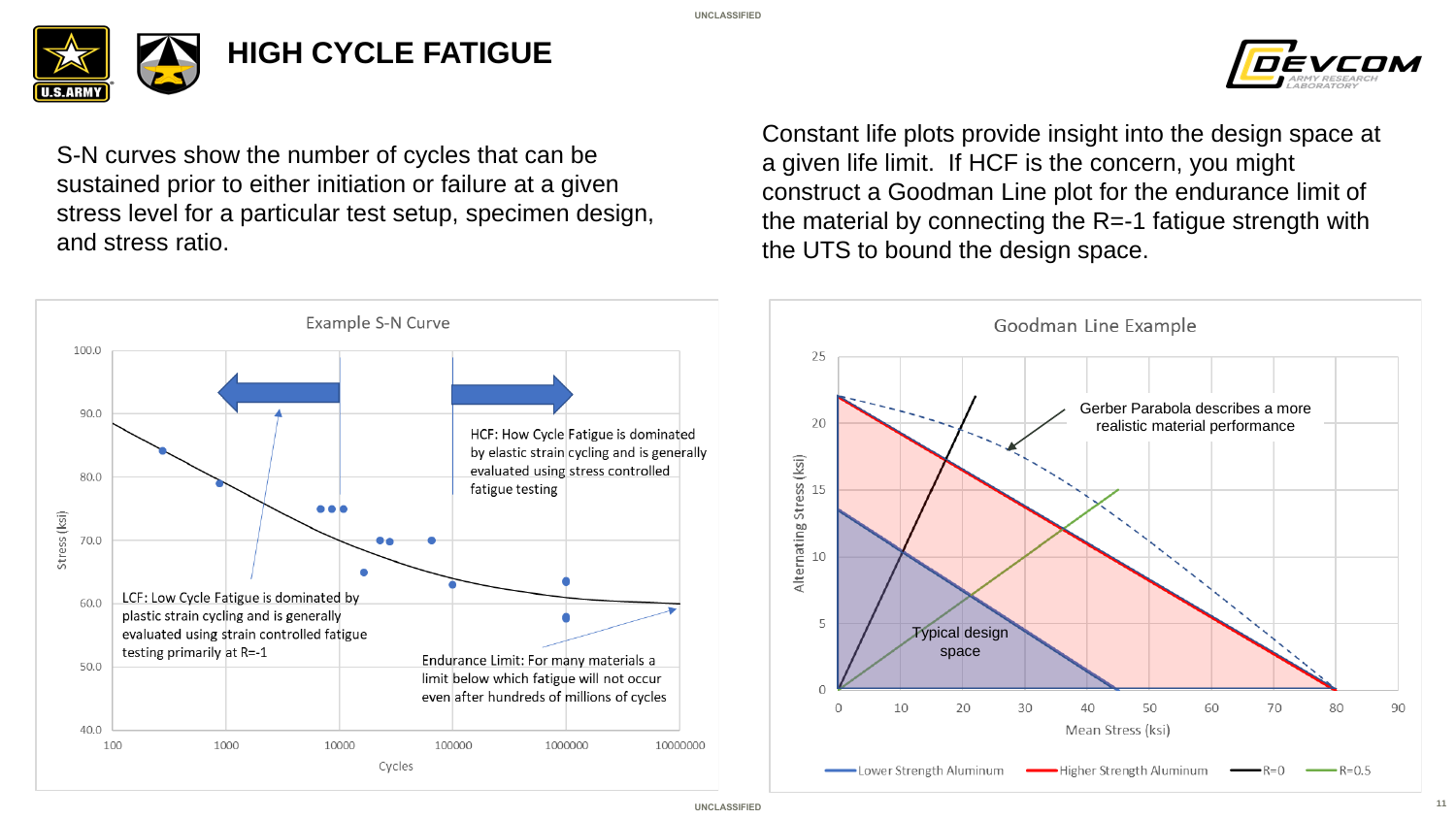



High Cycle Fatigue of a coating is very much like any other material

- Most materials can be bounded between roughly 0.25 and 0.5 as the ratio of R=-1 endurance strength and Ultimate Tensile Strength
- Aluminum alloys fall between the same relative bands where increasing UTS for an alloys



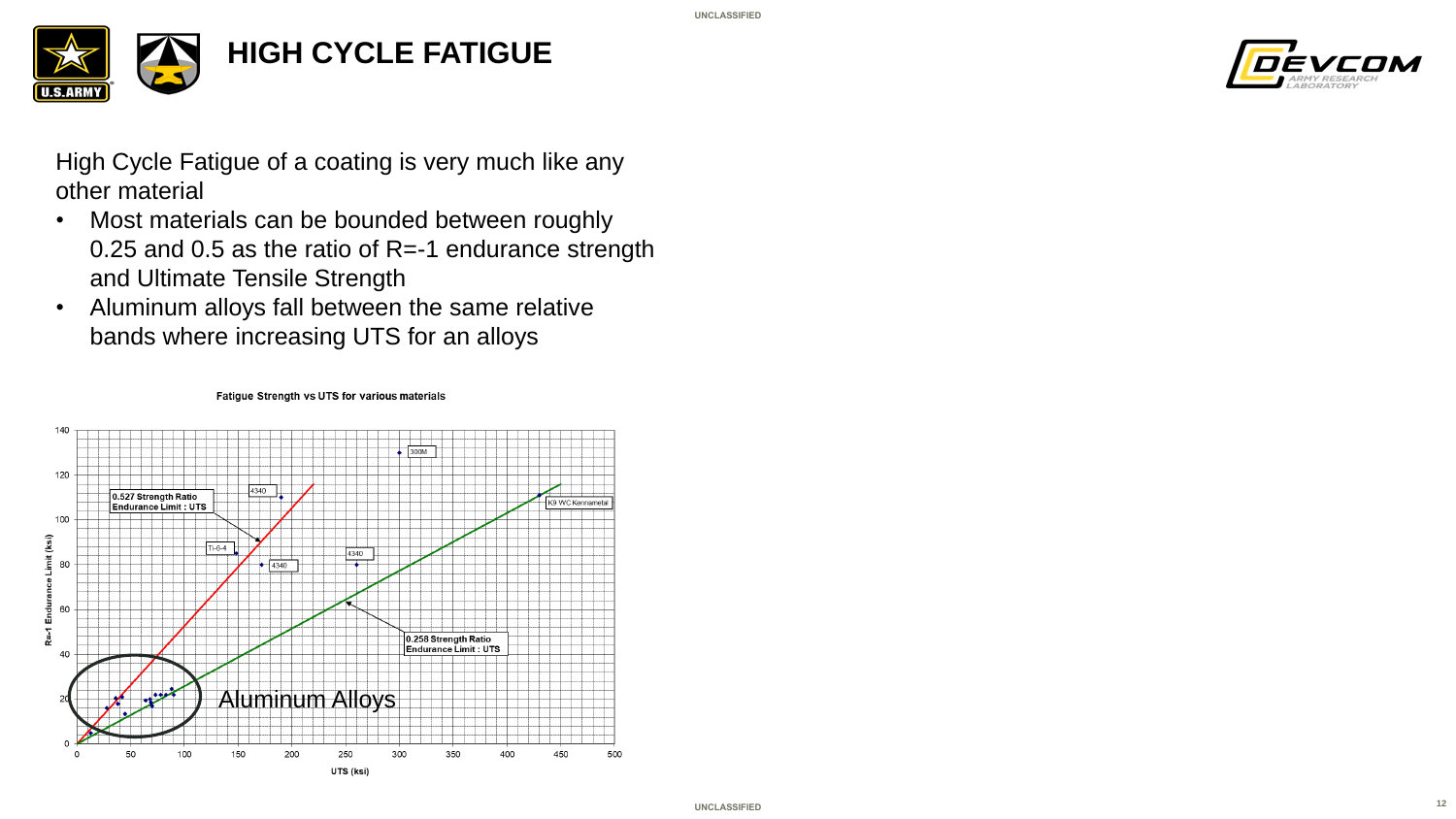





High Cycle Fatigue of a coating is very much like any other material

- Most materials can be bounded between roughly 0.25 and 0.5 as the ratio of R=-1 endurance strength and Ultimate Tensile Strength
- Aluminum alloys fall between the same relative bands where increasing UTS for an alloys





It is possible to provide a bounding condition based on static data alone to define the low end of a materials fatigue capability based on this relationship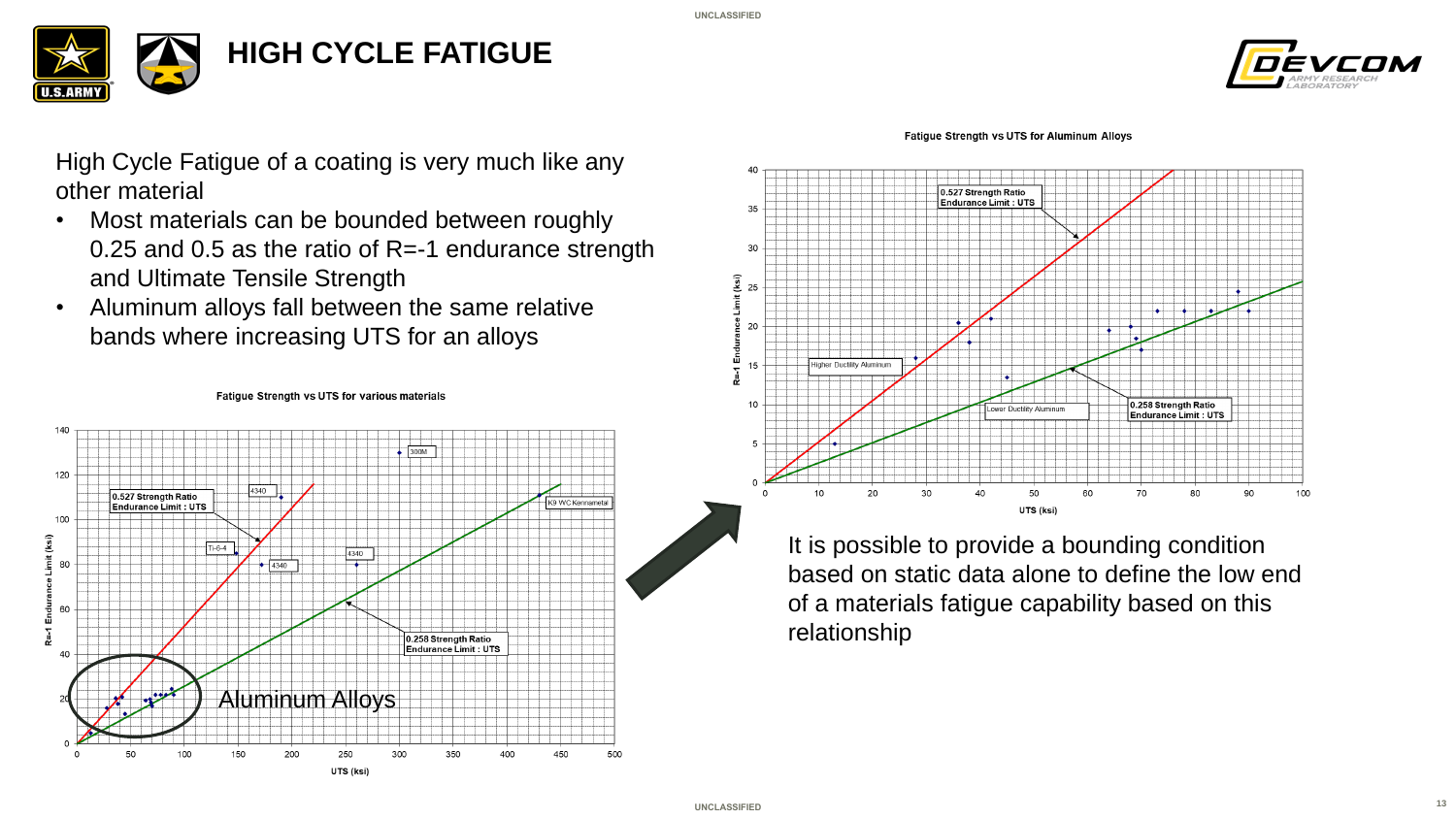**UNCLASSIFIED**





- Fatigue Testing was performed on WC-17Co coated High Strength Low Alloy Steel (4340, 44 HRC equivalent)
- AE was used to monitor cracking of the coating during static loading and fatigue testing to identify crack initiation

## **Building of a Goodman Type Constant Life Diagram**

- Use static performance (UTS) of the coating to identify mean stress 0 alternating point
- Use 0.25 factor from generic material fatigue estimate
- If coating and substrate are decoupled, shift the curve in the x axis by the magnitude and direction of the residual stress in the expected coating

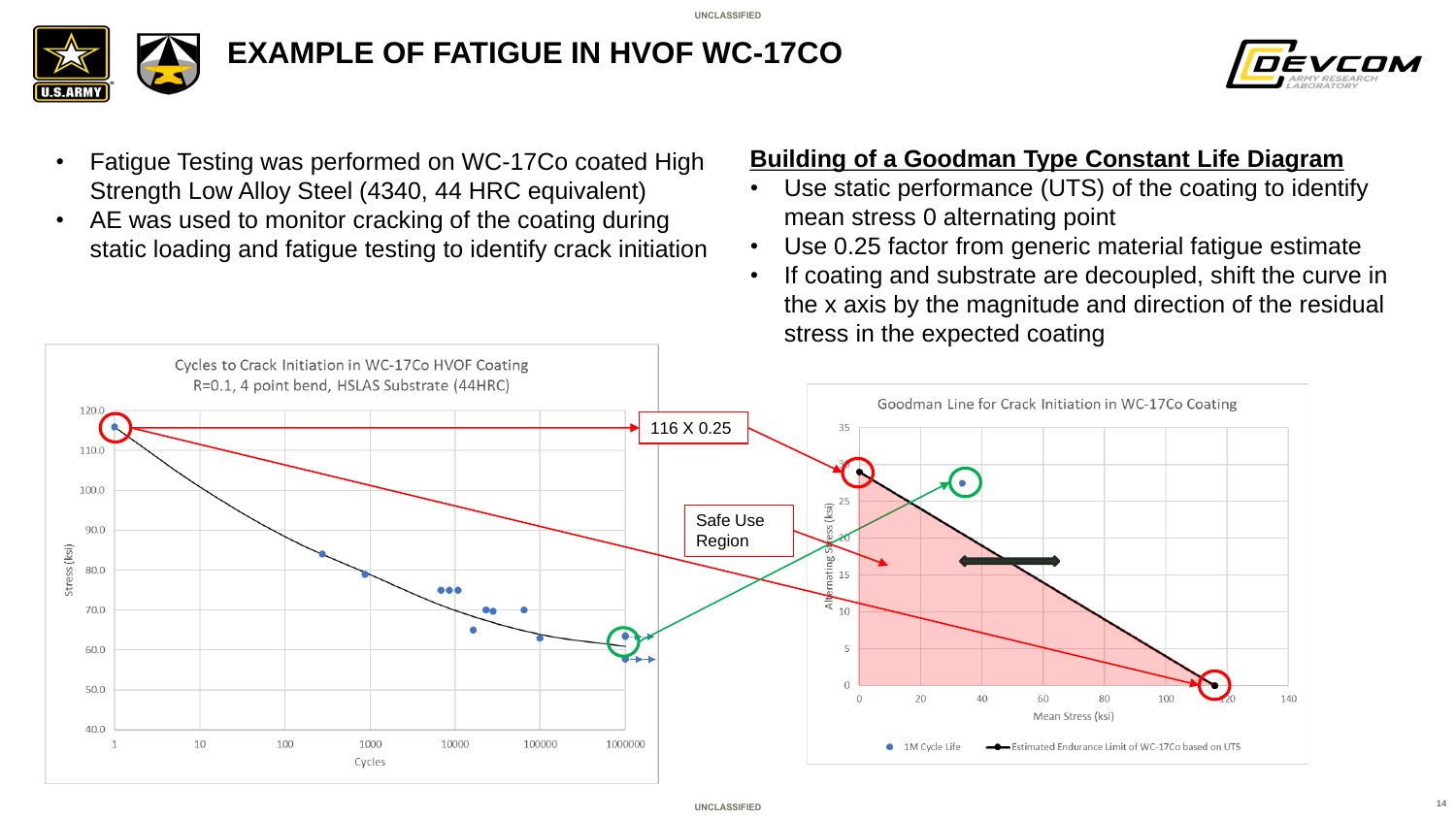

**COLD SPRAY 6061 FREE STANDING COUPON EXAMPLE**



## **Goodman Type Constant Life Diagram at Endurance Limit**

- Same procedure using UTS Data
- Note demonstrated properties close to but exceeding expected

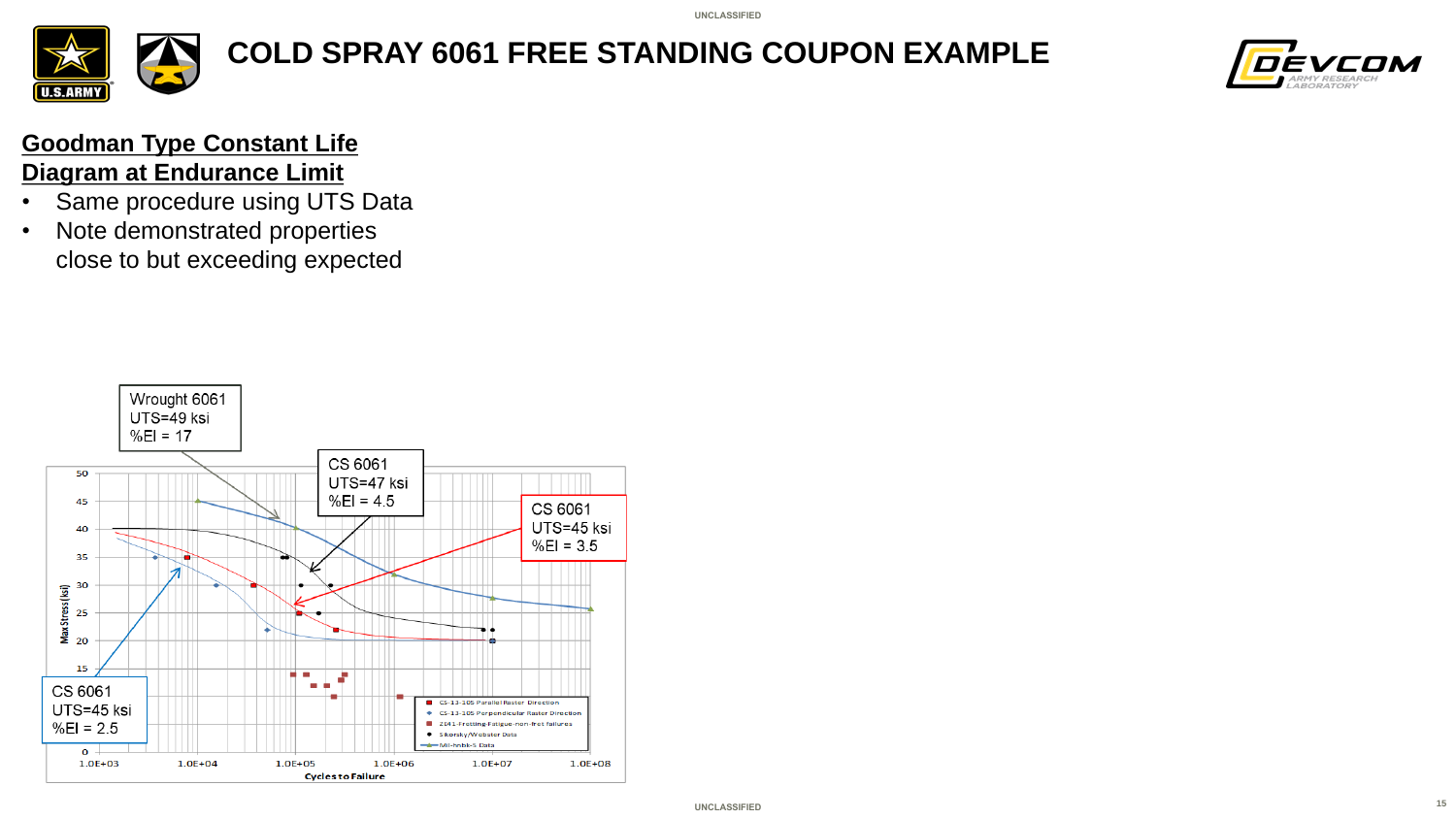

## **COLD SPRAY 6061 FREE STANDING COUPON EXAMPLE**



## **Goodman Type Constant Life Diagram at Endurance Limit**

- Same procedure using UTS Data
- Note demonstrated properties close to but exceeding expected

Wrought 6061

 $1.0E + 04$ 

 $1.0E + 05$ 

UTS=49 ksi  $%EI = 17$ 

50

45

40

35

MaxStress (ksi)<br>2<br>2<br>2<br>2

15

CS 6061

UTS=45 ksi

 $%El = 2.5$ 

 $\mathbf{o}$  $1.0E + 03$ 



 $1.0E + 08$ 

ZE41-Fretting-Fatigue-non-fret failures

 $1.0E + 07$ 

· Sikorsky/Webster Data Mil-hnbk-5 Data

 $1.0E + 06$ 

**Cycles to Failure**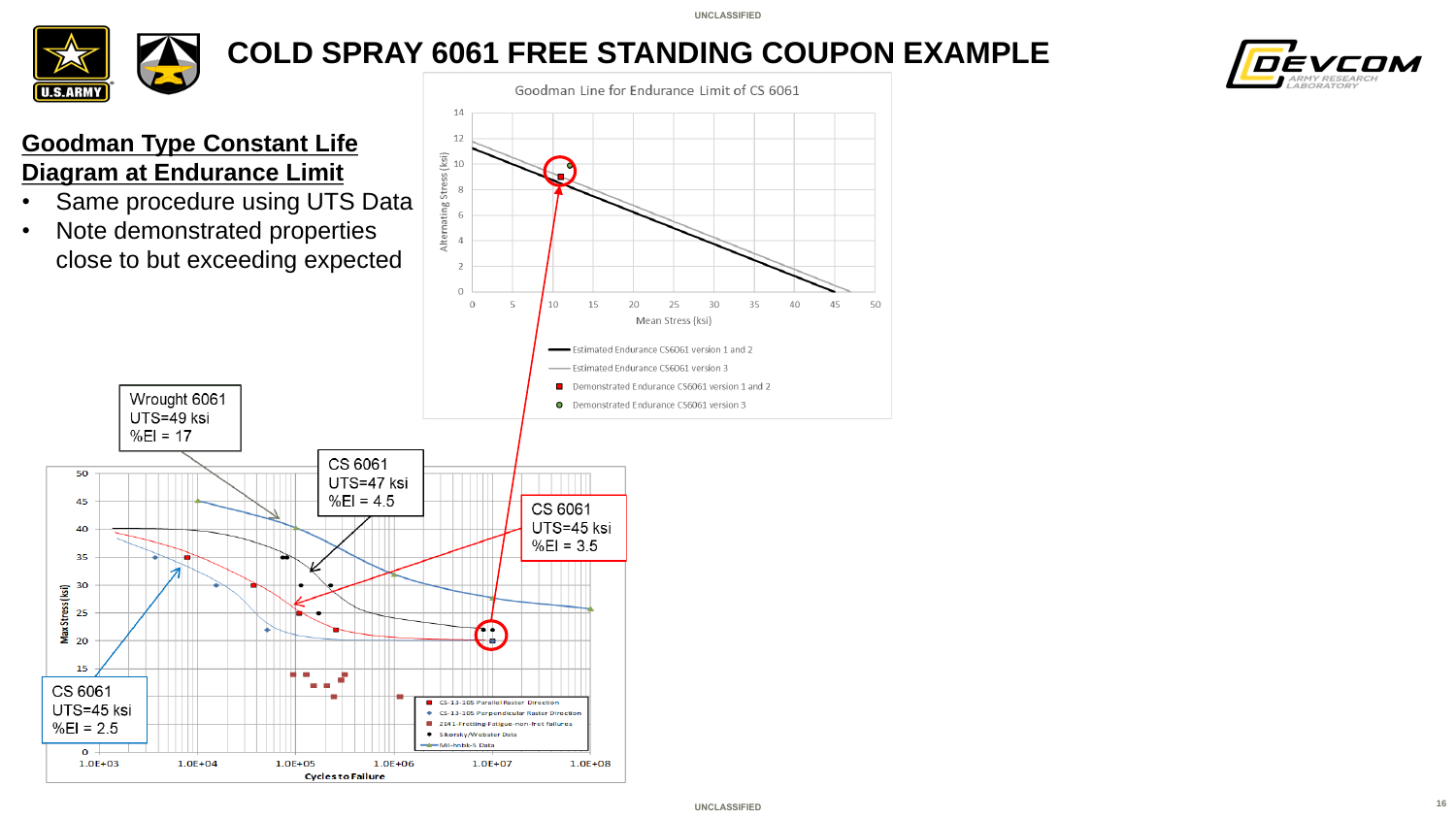

## **COLD SPRAY 6061 FREE STANDING COUPON EXAMPLE**

Goodman Line for Endurance Limit of CS 6061



## **Goodman Type Constant Life Diagram at Endurance Limit**

Wrought 6061

 $1.0E + 04$ 

 $1.0E + 05$ 

UTS=49 ksi  $%EI = 17$ 

50

45

40

35

 $MaxStress(ksi)$ <br>  $20$ <br>  $20$ 

20

15 CS 6061

UTS=45 ksi

 $%EI = 2.5$ 

 $\mathbf{o}$  $1.0E + 03$ 

- Same procedure using UTS Data
- Note demonstrated properties close to but exceeding expected

CS 6061

 $%EI = 4.5$ 

 $1.0E + 06$ 

**Cycles to Failure** 

 $1.0E + 07$ 

 $1.0E + 08$ 



60

-Wrought

• Cold Sprav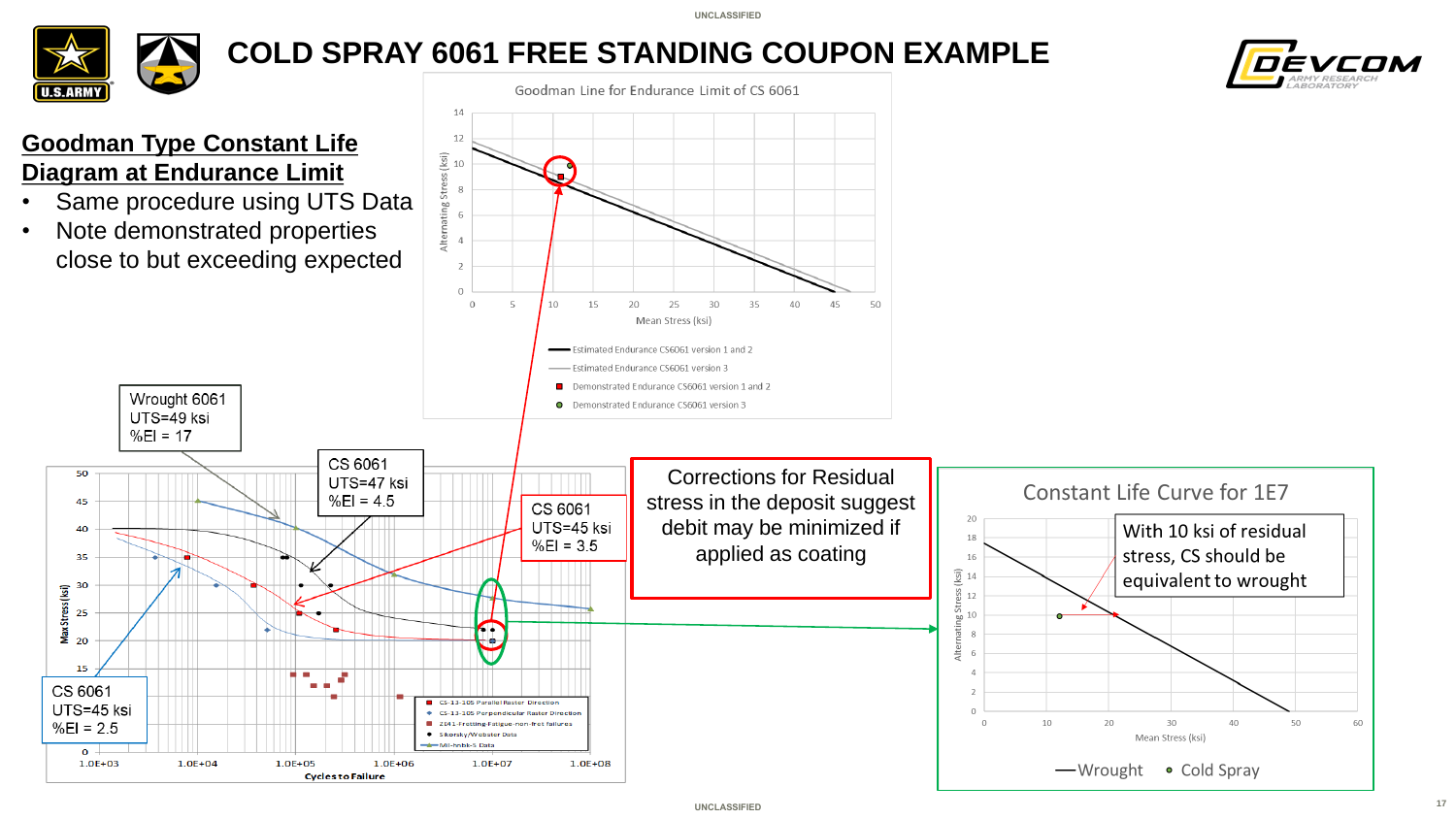

50

45

40

35

 $MaxStress(ksi)$ <br>  $20$ <br>  $20$ 

20

15 CS 6061

UTS=45 ksi

 $%EI = 2.5$ 

 $\mathbf{o}$  $1.0E + 03$ 

## **COLD SPRAY 6061 FREE STANDING COUPON EXAMPLE**

Goodman Line for Endurance Limit of CS 6061





- Same procedure using UTS Data
- Note demonstrated properties close to but exceeding expected

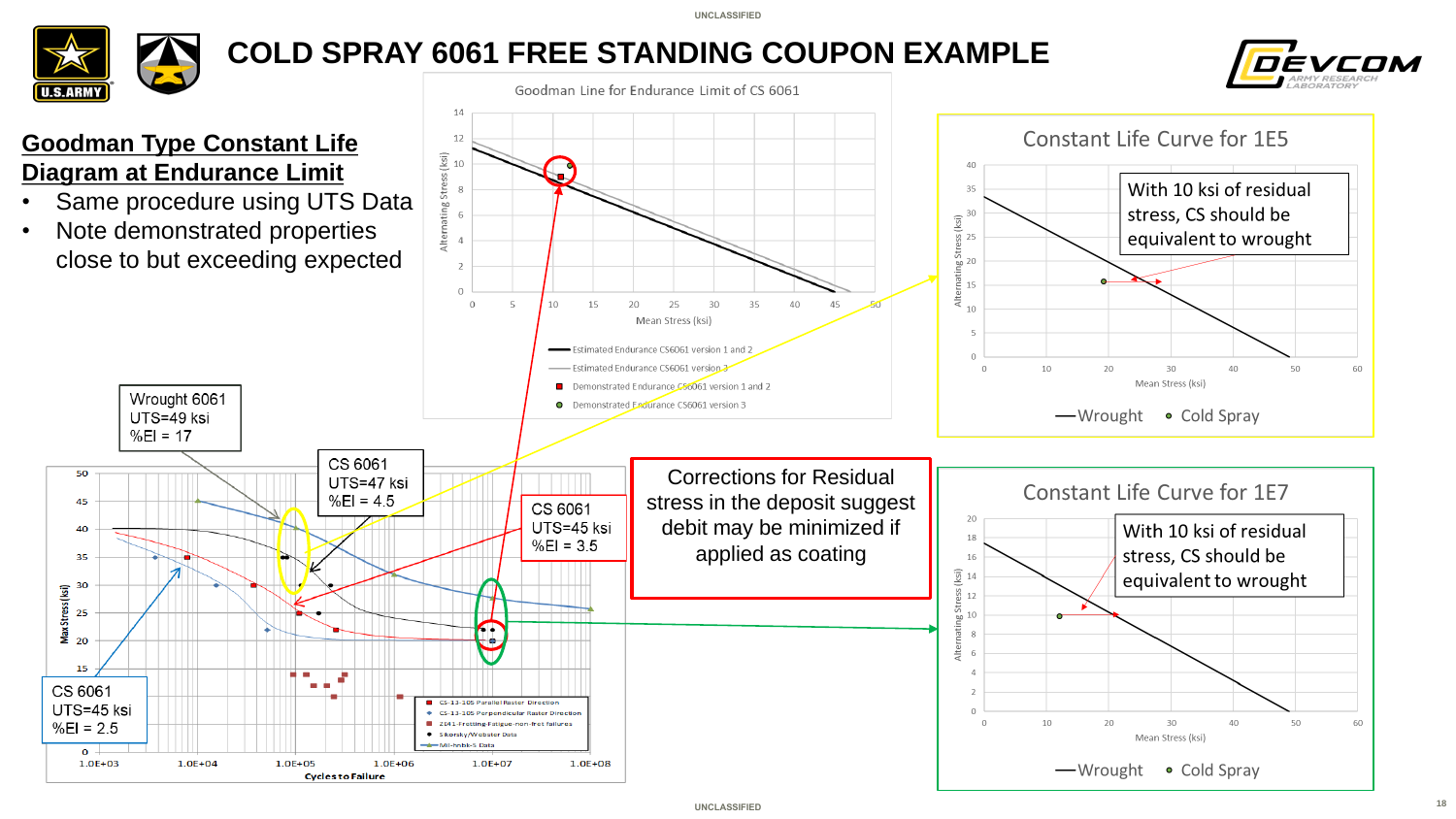### **CRACK PROPAGATION FROM HIGH MODULUS COATING INTO TAN 7075-T73**



- Pre-cracking the WC-17Co allows understanding of crack transition across interface
	- Modulus difference changes traction stress at interface
- Shot peening shifts performance in HCF with less effect in LCF

E=26 msi

 $E=10$  msi

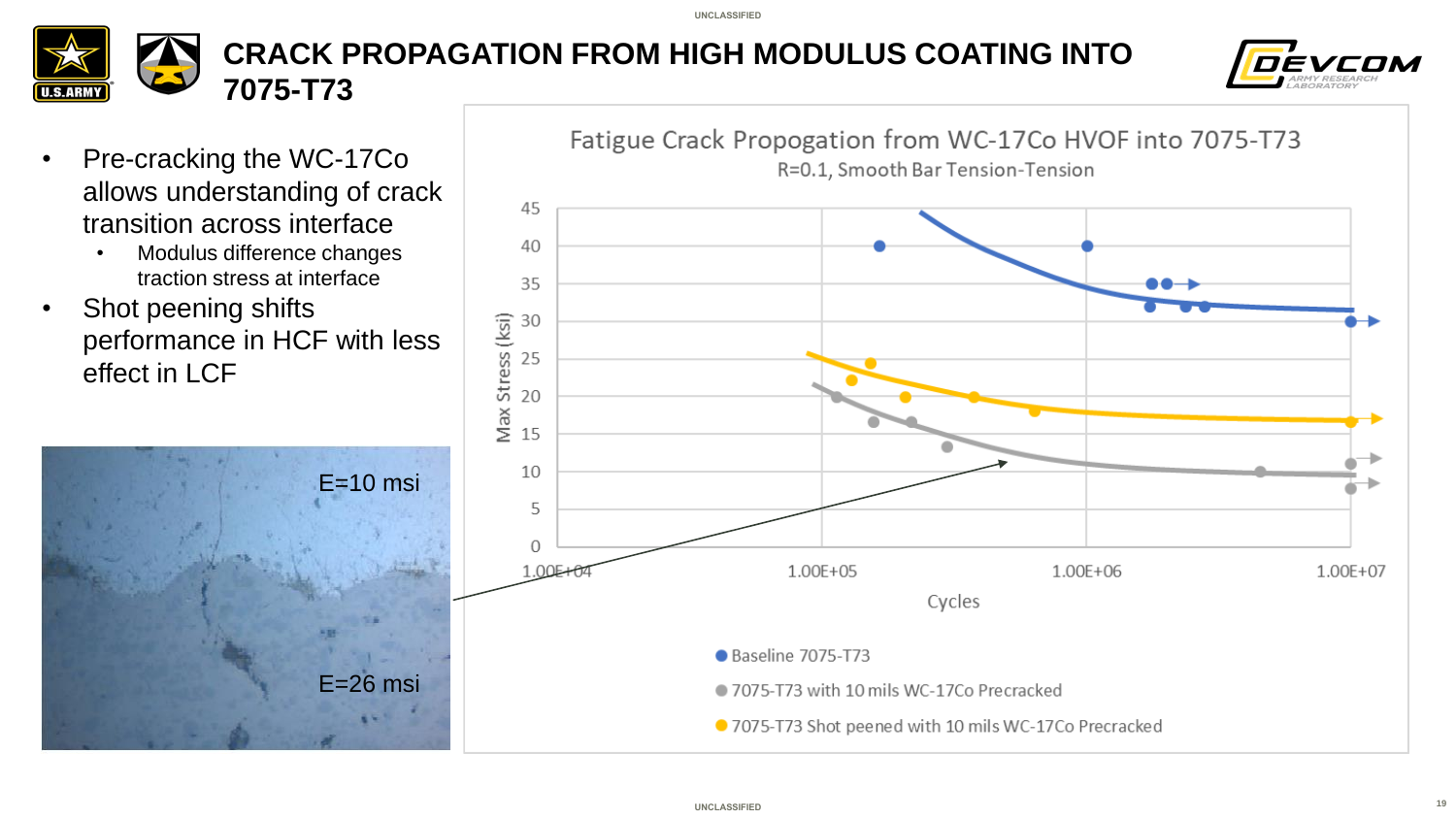



- Grit blasting is often critical for achieving high bond strength in thermal spray coatings
- Grit blasting can contribute to a compressive stresses
- Grit imbedding and surface damage can drive early initiations
- Al-Si is a relatively low quality aluminum coating with low modulus of elasticity and bond strength



Comparison between unblasted 7075-T6 and 7075-T6 Blasted with 36 Mesh Aluminum Oxide @ 25 psi with 5-6 inch Standoff